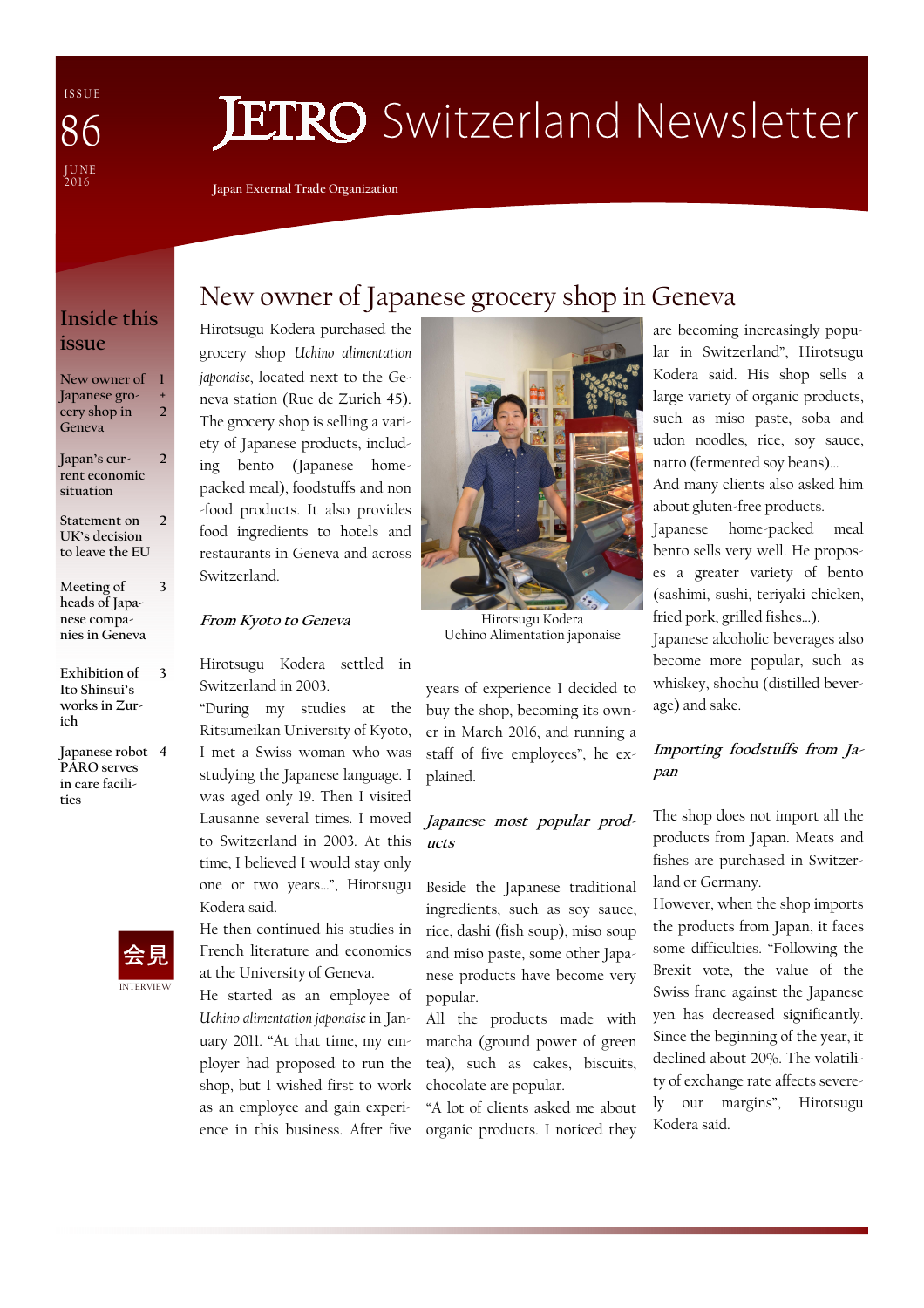# New owner of Japanese grocery shop in Geneva



In addition, several administrative

procedures had been introduced after the 2011 earthquake and Fukushima accident. However, he noted that most of them have been lifted, except for some products and some prefectures.

#### **Plans for the future**

"When I came in Switzerland, I planned to open an izakaya restaurant — a type of Japanese restaurant where the customer can order foods and drinks throughout the course, and share them by everyone at the table, like in Spanish tapas restaurants. So, if the shop goes well, I would like to open an izakaya restaurant with original Japanese dishes", Hirotsugu Kodera

#### Japan's current economic situation

**SITUATION** 動向

According to the Cabinet Office, "concerning short-term prospects, the economy is expected toward recovery, supported by the effects of the policies, while employment and income situation is improving." (Monthly Economic Report, June issue).

Japan's GDP grew 0.5% from the previous quarter (1.9% at annualized rate) in the first quarter of 2016 (January to March), according to a second preliminary estimate issued on June 8<sup>th</sup> 2016.

Japan's exports declined 11.3% in May 2016 against the same month in the preceding year, due to the decrease of exports in China (-14.9% ), in the United States (-10.7%) and to a less extent in Western Europe (-3.5%).

The average of consumption expenditures per household was 338,001 yen, up 1.4% in real terms from the previous year. The seasonally adjusted unemployment rate was 3.2% in April 2016 (against 3.4% in April 2015).



## Statement on UK's decision to leave the EU



The following statement has been delivered by Japan's Deputy Prime Minister Taro Aso and Governor of the Bank of Japan Haruhiko Kuroda, on June 24<sup>th</sup>, 2016.

"In the referendum on June 23 in the UK, a majority voted for a leave from the EU. We remain vigilant of any risks that are caused by this consequence to the global economy and to financial and foreign exchange markets. We will carefully monitor further developments. The stability of financial markets including the foreign exchange market is crucially important. Excess volatility and disorderly movements in exchange rates can have adverse implications for economic and financial stability and hence are not desirable. The Ministry of Finance will monitor further developments of the foreign exchange market more carefully than before and take appropriate measures as necessary. Such measures are consistent with the agreements in G7 and G20. We are also aware of risks related to liquidity funding in foreign currencies. In this regard, a

network of currency swap arrangements is already established by the central banks of major countries. The Bank of Japan will take appropriate measures as necessary, including activation of this network. In order to ensure the growth of the global economy and stability of financial markets including the foreign exchange market, the Government and the Bank of Japan will work closely on these issues in cooperation with the other G7 countries".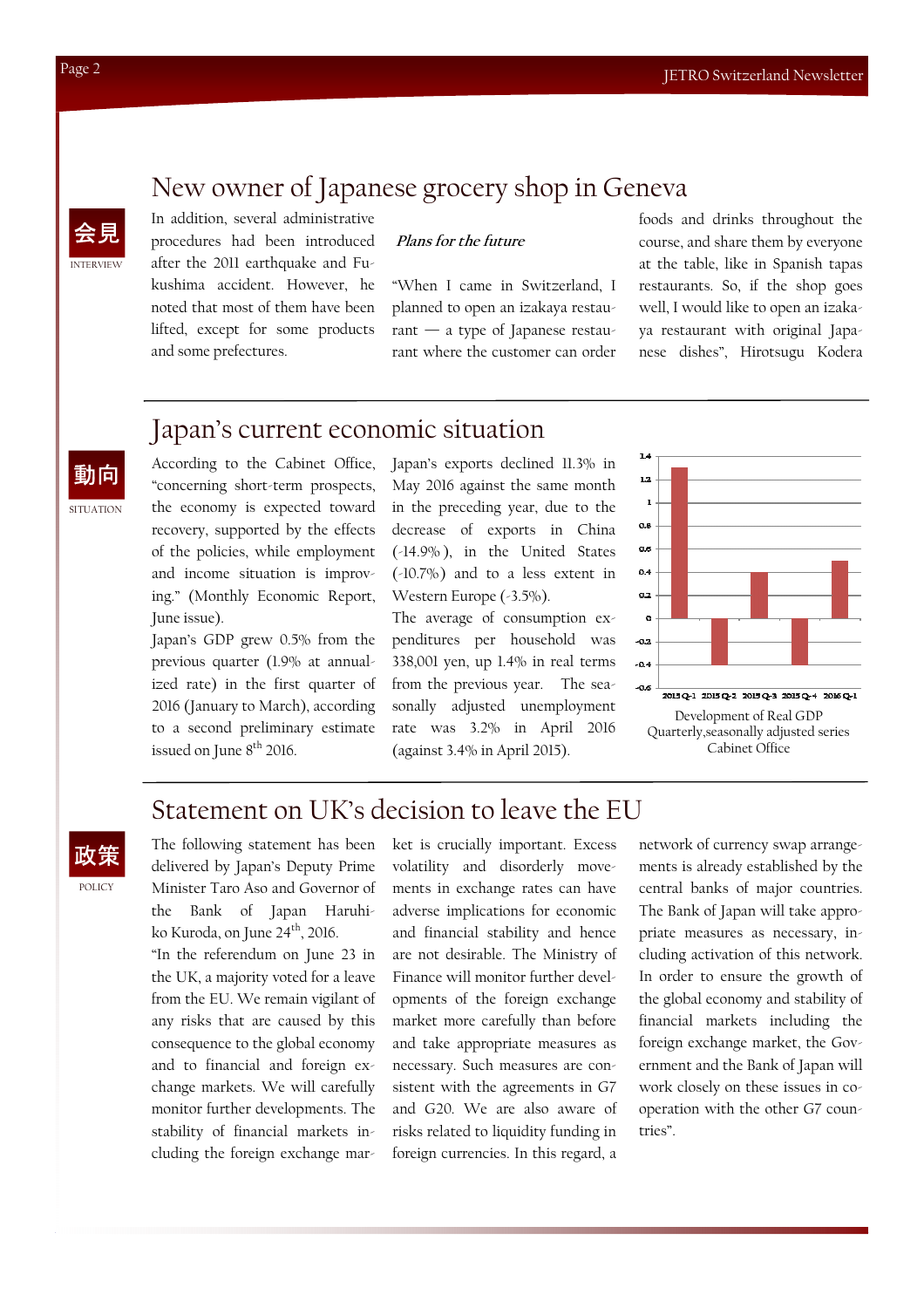# Meeting of heads of Japanese companies in Geneva

The general meeting of the Japan Club of Geneva's Chamber of Commerce and Industry section took place in Geneva, on June 16<sup>th</sup>, 2016. Chaired by JETRO Geneva Director General, Masashi Nakazono, the meeting gathered a total of 34 participants from Japanese companies in the Eaux-Vives restaurant. Several speeches were delivered by Ambassador Ms. Misako Kaji, Deputy Permanent Representative of Japan to the United Nations and Other International Organizations in Geneva and head of the Japanese Consulate in Geneva, Miho Habel, President of the Japan Club of Geneva, and Masashi Nakazono.

Tsukasa Ohbayashi, Nikkei's editor -in-chief for Europe, made a presentation about the debate in the United Kingdom on the Brexit… a few days before the decision



Japan Club of Geneva's meeting in Eaux-Vives restaurant, Geneva, June 16<sup>th</sup>, 2016

was actually taken. The participants appreciated very much this information, since many Japanese companies in Geneva will be affected by the decision of the United Kingdom to leave the European Union.

Participants also took the opportunity of the dinner to share their views on the current situation.

### Exhibition of Ito Shinsui's works in Zurich



Zurich-based Museum Rietberg will exhibit prints by Japanese graphic artist Ito Shinsui. The exhibition will take place from September  $17<sup>th</sup>$  2016 to January  $8<sup>th</sup>$  2017.

Born in 1898, Ito Shinsui is considered as one of Japan's best known graphic artist.

The Museum will exhibit famous prints depicting beautiful women in kimonos as well as Japanese landscapes.

Itō Shinsui (1898-1972) Vor dem Spiegel Farbholzdruck, Japan, 1916 © Courtesy Taiyo no Hikari Foundation, Japan

"Before the Mirror" (1916) is Ito's first major print, representing a young woman wearing a deep red kimono (see picture).

Ito set up his own independent studio in 1927; and drafted propaganda art during the Pacific War. After the second world war, he was acknowledged as one of the most prominent Japanese artist.

Museum Rietberg Tue−Sun 10am−5pm, Wed 10am−8pm Closed on Mondays Gablerstrasse 15, 8002 Zürich